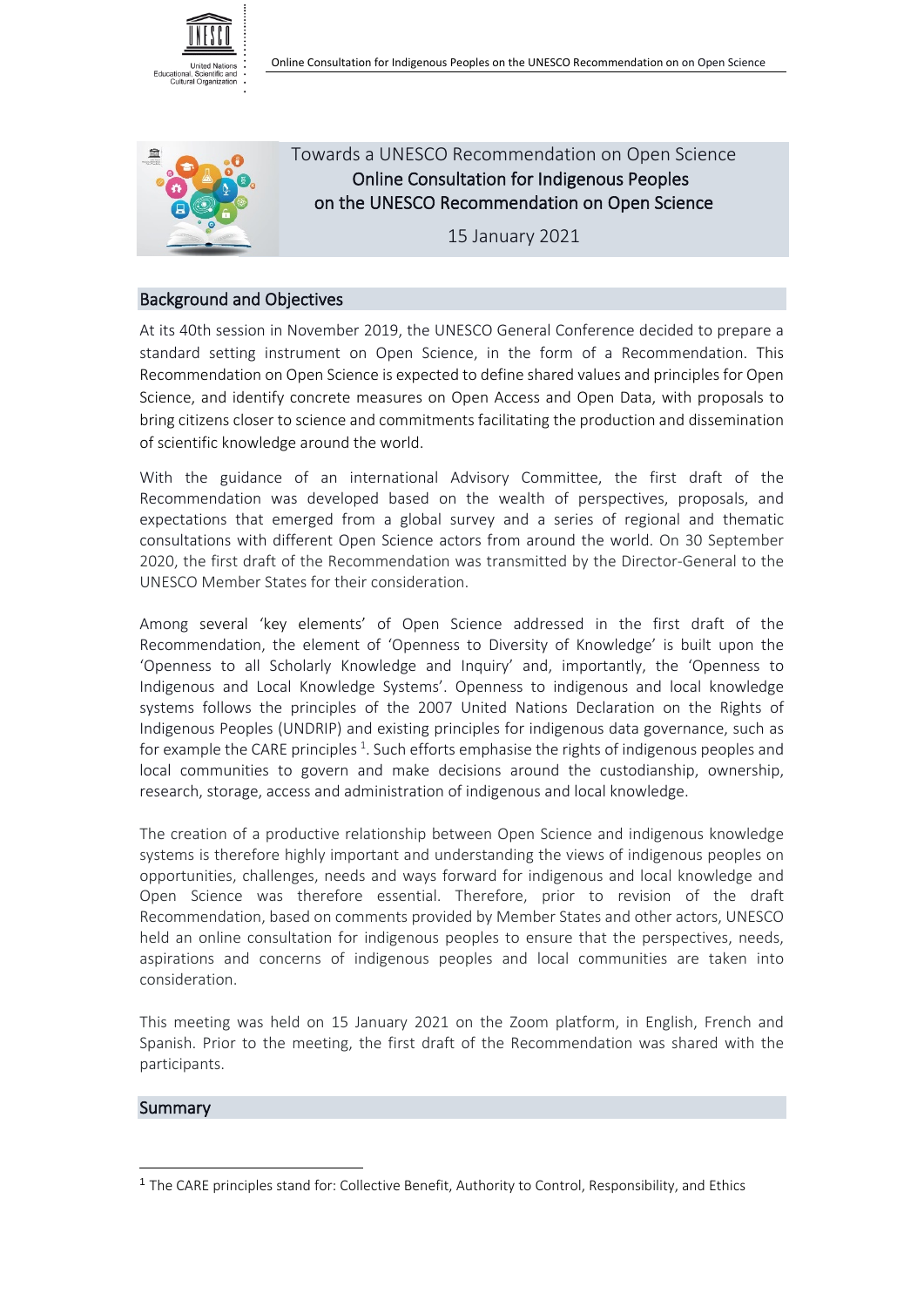

The consultation allowed UNESCO to gather feedback on the first draft of the Recommendation from 120 participants from over 50 countries.

Speakers and participants discussed aspirations, goals, key challenges and ways forward for Open Science and indigenous and local knowledge. From these discussions, several important points of consensus were developed.

A central point was the potential for Open Science to be either a benefit or a threat to indigenous and local knowledge systems, depending on the frameworks and relationships that Open Science is able to develop for working with indigenous and local knowledge systems. Participation of indigenous peoples and local communities at all stages of these processes will be crucial to ensure that they can participate in Open Science in ways that bring benefits for their communities and for science.

Key challenges and ways forward shared by the speakers and participants in the meeting include the following:

- Indigenous and local knowledge systems have been the basis of harmonious relationships between indigenous peoples and local communities and nature for millennia. However, the knowledge of indigenous peoples and local communities is often unrecognized, invisible or devalued in Western science systems. It is essential for Open science to emphasize the importance of indigenous and local knowledge for understanding and sustainably managing the Earth's resources. Specific incentives and practical steps are needed for establishing respectful links between indigenous and scientific knowledge systems.
- Many indigenous communities do not have the resources to perform their own research, making them reliant on outside researchers, which can then lead to issues regarding control, representation and access to research and knowledge. Indigenous peoples should be recognised as decision-makers in relation their knowledge. Capacity support for indigenous peoples and local communities to plan, implement and manage their own research will be essential for Open Science, including recognition of and support for existing community institutions. Co-production of knowledge with indigenous peoples and local communities as equal partners in research will also be important. Free, prior and informed consent (FPIC) at all stages of research processes is crucial.
- Indigenous knowledge also runs the risk of exploitation and economic expropriation in the context of existing social inequalities. Indigenous peoples currently face challenges in documenting and sharing their knowledge in ways that maintain their control and rights over access, and that ensure benefits for their communities. Open Science should ensure appropriate data governance by and for indigenous peoples, including through principles of data sovereignty.
- Indigenous and local knowledge systems are declining in many areas of the world. There is an urgent need for support for the intergenerational transmission of indigenous knowledge to prevent its further loss. Supporting knowledge transmission within communities should be an explicit aim of Open Science. This can include the inclusion of indigenous and local knowledge in education systems, and supporting community-based methods of learning and knowing.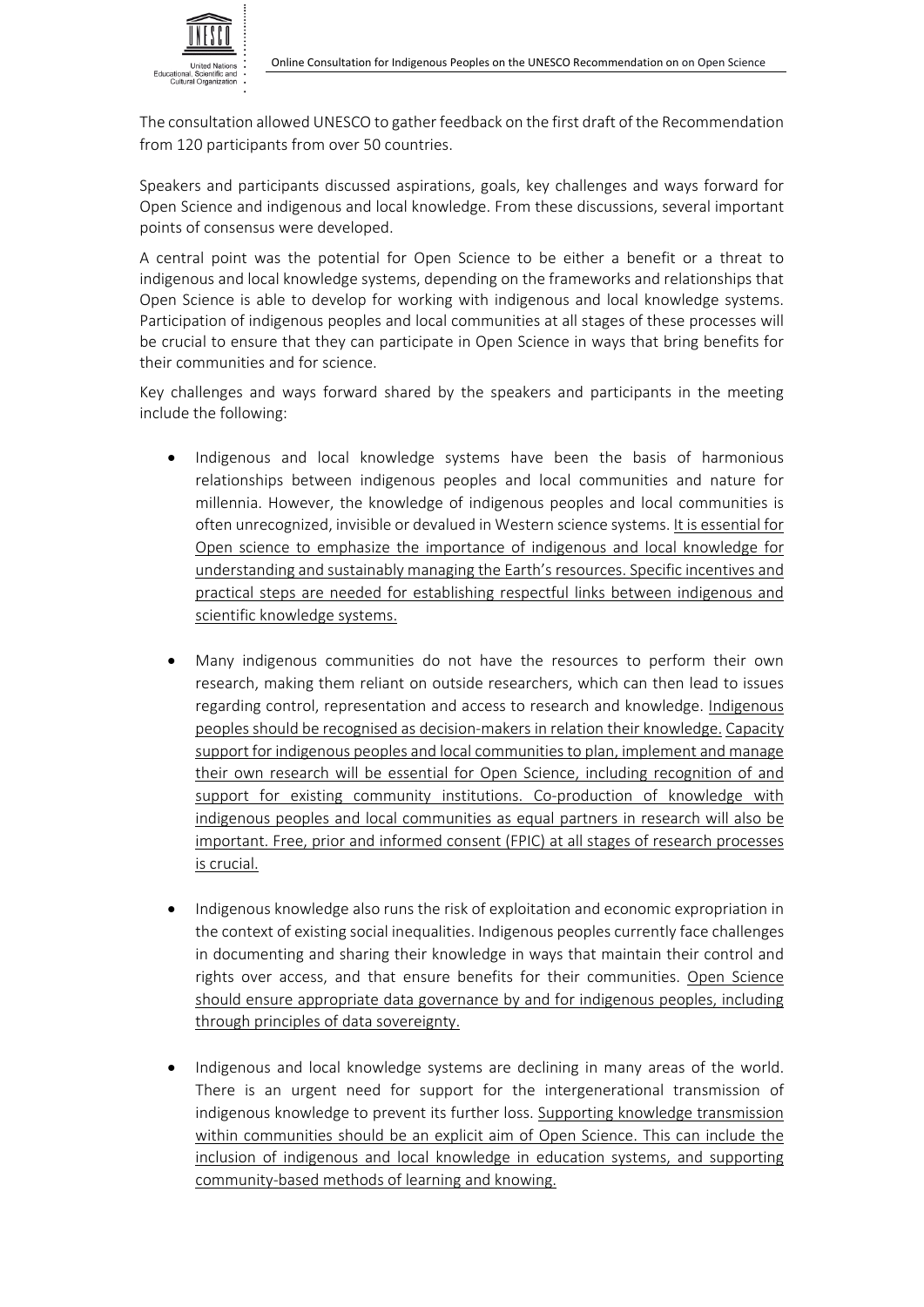

- Indigenous women are holders of important knowledge. Women also often play crucial roles in transmitting knowledge to future generations. The recognition of indigenous women's knowledge and indigenous women's participation will be essential to Open Science.
- For indigenous peoples, existing international frameworks provide a baseline of rights that inform processes around research. These include the United Nations Declaration on the Rights of Indigenous Peoples (UNDRIP) which includes the principles of Free Prior and Informed Consent (FPIC), and the Nagoya Protocol on Access and Benefit Sharing. These existing rights should provide a framework for work with indigenous and local knowledge in Open Science.
- There is a long history of exploitation, discrimination and violence that forms the basis of the relationship between many indigenous peoples and western science. Open Science should recognize and address these foundations throughout its development and implementation, including through the ways forward described above. Building trust and respect, and promoting a constructive, equitable and respectful relationship between science and indigenous and local knowledge will be crucial.

This report provides a detailed overview of the views, comments and recommendations discussed in the meeting. These inputs will be considered in shaping the final draft of the UNESCO Recommendation on Open Science.

## Report

#### Opening session

During the Opening session, Ms Shamila Nair-Bedouelle, Assistant Director-General for Natural Sciences at UNESCO, welcomed the participants, in particular the indigenous elders, and marked the importance of international and intercultural collaboration to overcome and prevent global crises in our interconnected world. In this context she highlighted the potential of Open Science, which can be fulfilled if Open Science reflects the concerns of different actors and brings together different knowledge systems to bridge the gaps.

She added that UNESCO, in its standard-setting position, aims for a Recommendation on Open Science that defines shared values and principles for Open Science, and identifies concrete measures and proposals towards it. She reported that the first draft of the Recommendation is developed through a large multistakeholder consultative process. In this draft, inclusiveness is a core value and guiding principle of Open Science.

She invited the participants to share their comments and inputs on the first draft of the Recommendation and expressed her wish that the meeting can reinforce intercultural and transdisciplinary dialogues, stimulating synergies and complementarities between indigenous knowledge systems and scientific knowledge.

Ms Peggy Oti-Boateng, Director of the Division of Science Policy and Capacity Building, Natural Sciences Sector at UNESCO, provided an overview of the consultative process towards the UNESCO Recommendation on Open Science under the guidance of an international Advisory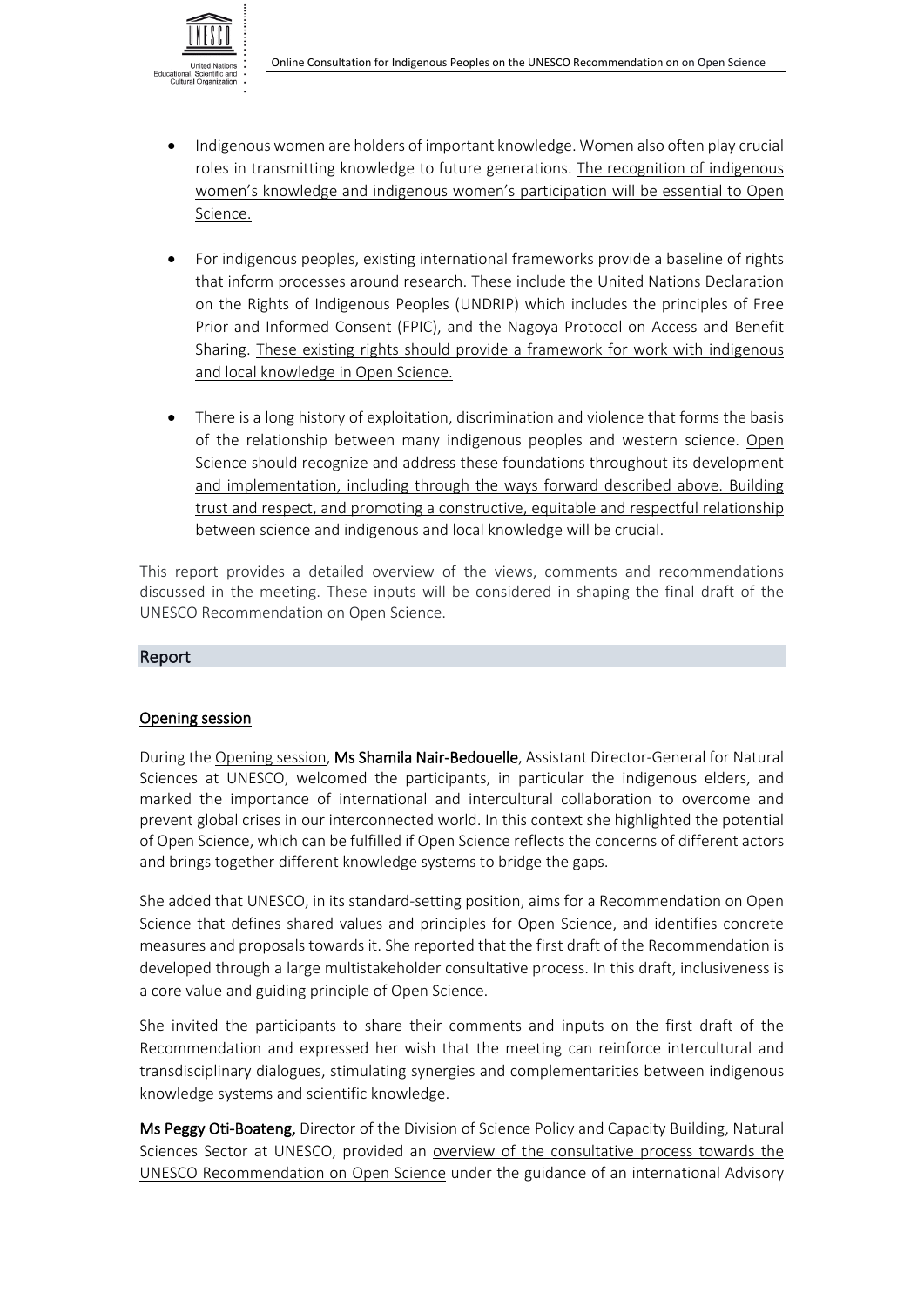

Committee. This process has led to the development of a draft text, based on the inputs received from the UNESCO Open Science Partners as well as through the UNESCO online Global Consultation, the regional and the thematic consultations. She added that the thematic consultations with specific groups of stakeholders aim to advance the Open Science discussion in the global context and to build a broad open-ended and geographically balanced perspective on Open Science. At the end she highlighted the objectives of this specific meeting: to hear from indigenous peoples on opportunities, challenges, needs and aspirations for the interactions between indigenous and local knowledge and Open Science, as well as gathering their comments and recommendations on the draft Recommendation on Open Science.

## First Draft of the UNESCO Recommendation on Open Science and indigenous knowledge systems

Ms Joji Cariño, Member of the UNESCO Open Science Advisory Committee and the Forest Peoples Programme, provided an overview of the of the first draft. In the preamble of the text, she highlighted the importance of science, technology and innovation (STI) for human progress, and the potential of Open Science to fulfil the human right to science and its benefits, as well as to democratize knowledge and to reduce inequalities in STI. She highlighted that the preamble particularly addresses the need to respect the diversity of cultures and knowledge systems around the world as foundations for sustainable development. She added that fostering an open and robust dialogue with indigenous peoples and local communities and diverse knowledge holders is emphasized in the text in order to encourage contemporary problem-solving and emergent strategies towards transformative change. The Recommendation reaffirms the 2007 United Nations Declaration on the Rights of Indigenous Peoples.

Ms Cariño noted that in the first draft, the definition of Open Science is mindful of the issues related to security, privacy, and respect for subjects of study. This includes protection for sensitive information such as sacred indigenous knowledge. She added that in this definition Open Science is presented as an umbrella concept that combines various movements and practices. As such, the Recommendation aims at increasing scientific collaborations and sharing of information for the benefits of science and society and opening the process of scientific knowledge creation and circulation to societal actors beyond the institutionalized scientific community.

Among several elements of Open Science, Ms Cariño marked the element "Openness to Diversity of Knowledge", which promotes *Openness to Indigenous Knowledge Systems* in line with the 2007 UN Declaration on the Rights of Indigenous Peoples and the principles for indigenous data governance, such as the CARE principles. This element also embraces *Openness to all Scholarly Knowledge and Inquiry* in line with principles of non-discrimination established by international human rights law. Among the areas of action in the draft Recommendation, she highlighted promoting a common understanding of Open Science, transforming the scientific culture and aligning incentives for Open Science, which specifically concerns indigenous peoples and their traditional knowledge.

#### Panel discussion on Open Science and indigenous knowledge systems

This session was moderated by Mr Nigel Crawhall, Chief of Section LINKS/SIDS, Division of Science Policy and Capacity Building, Natural Sciences at UNESCO.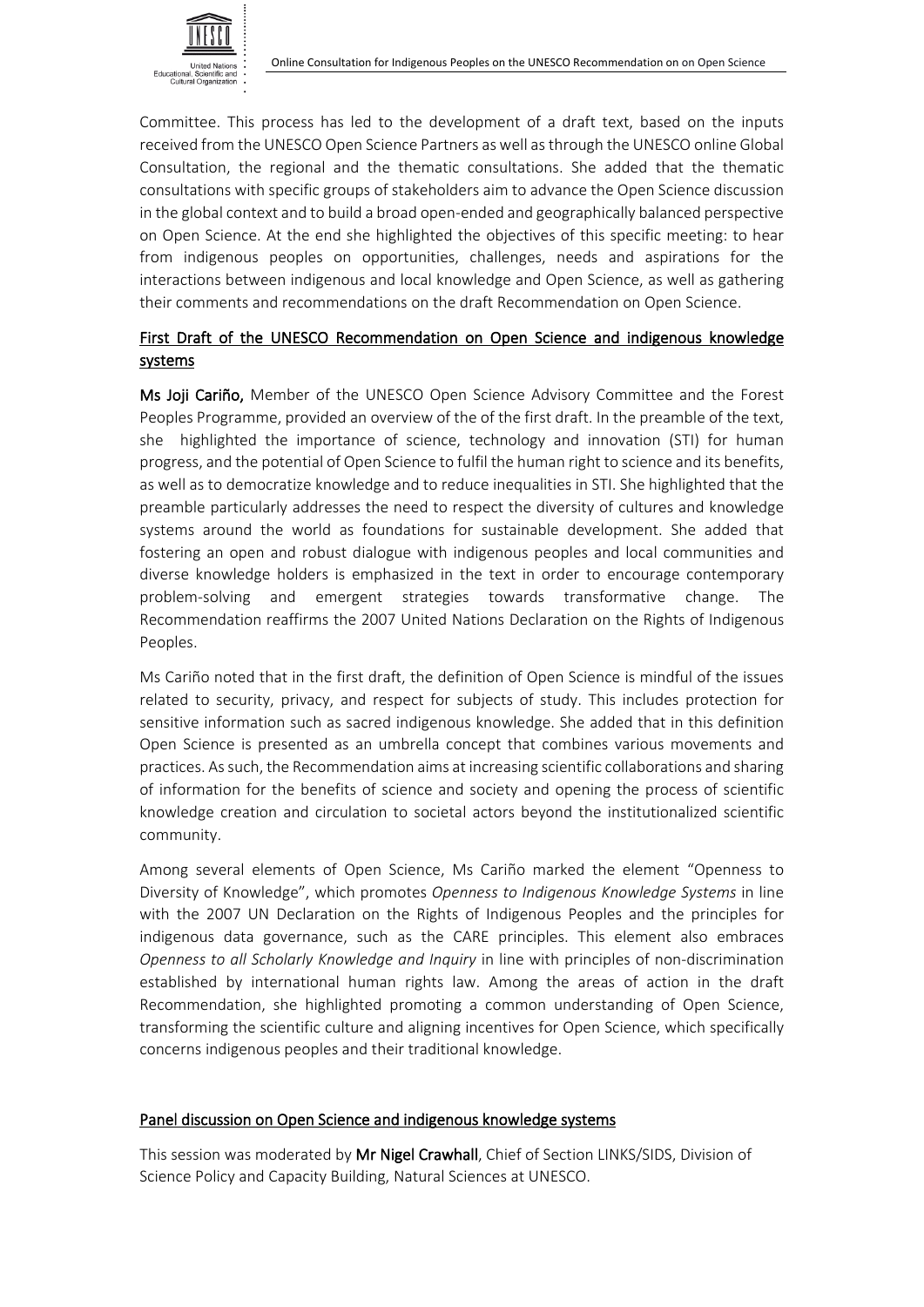

Ms Myrna Cunningham, leader of the Fund for the Development of the Indigenous Peoples of Latin America and the Caribbean (FILAC) and former Chair of United Nations Permanent Forum on Indigenous Issues (UNPFII), remarked on the timeliness of UNESCO's work on Open Science. She noted the necessity of a transition to address the interlinked social, environmental and economic challenges of human society. She also highlighted inclusiveness as a key aspect of the Open Science transition. She acknowledged the diversity of cultural perspectives towards the past, the present, and the future and the ways we understand the world and live in our ecological and environmental systems. She emphasized that Open Science should acknowledge the wealth of different knowledge systems, particularly the traditional ones, and the right of indigenous peoples to have the authority over the production and dissemination of their traditional knowledge and their ancestral understanding of their connection with their lands and history.

Ms Cunningham added that the knowledge streams of indigenous communities are being transmitted through generations and only sometimes in the formal education system. As such, traditional knowledge is not always taken on board the cutting-edge science system. She also referred to the exploitation and economic expropriation of indigenous knowledge in a context of existing social inequalities. She marked the vital need for legally supporting indigenous and traditional knowledge systems, as addressed by the UN Declaration on the Rights of Indigenous Peoples. She added that the COVID-19 pandemic can be an opportunity to start mutually enriching our knowledge systems to overcome the major challenges of our societies. Last but not least, she mentioned that the Recommendation on Open Science can create a global platform for science to benefit all humanity and to empower indigenous peoples to protect their knowledge.

Ms Lorna Williams, Professor Emerita of Indigenous Knowledge and Learning at the University of Victoria in Canada, shared her experience of the challenges that (Canadian) indigenous peoples face in recording, documenting, and sharing their knowledge in a respectful way. She noted that over the last centuries the knowledge of indigenous peoples, which has been at the base of them living in harmony with nature for millennia, has become very invisible and has been devalued by the Western science system. Referring to the damages caused by human actions to nature, she highlighted the potential of indigenous knowledge in enabling us to heal nature for the sake of our survival and thriving. Ms Williams acknowledged the very recent efforts in Canada for involving indigenous knowledge in academic systems. In this context, she underlined the challenges of publishing indigenous knowledge in the framework of the academic publishing protocols, which are based on a western scientific system. She called for concerted effort and mutual collaboration to stop the current exclusion of indigenous knowledge.

Ms Williams also highlighted that in the past much indigenous knowledge has been taken and reinterpreted without crediting indigenous peoples. This has caused the loss and inaccessibility of parts of that knowledge, e.g. languages, stories, and the documentation of plants, animals, and the lands, even for the indigenous peoples themselves. In the end, she asked UNESCO to pave the way for indigenous knowledge into the conventional science system and for publication and sharing of this knowledge.

Ms Victoria Tauli- Corpuz, former United Nations Special Rapporteur on the rights of indigenous peoples and funder of the Tebtebba Foundation, started her intervention by recalling that from the beginning of the adoption of international standards that promote indigenous peoples rights, protection of indigenous knowledge has been a major issue. Since then, many indigenous peoples have stressed the need for articles that address the intellectual property rights of indigenous peoples over their knowledge systems and practices. This consideration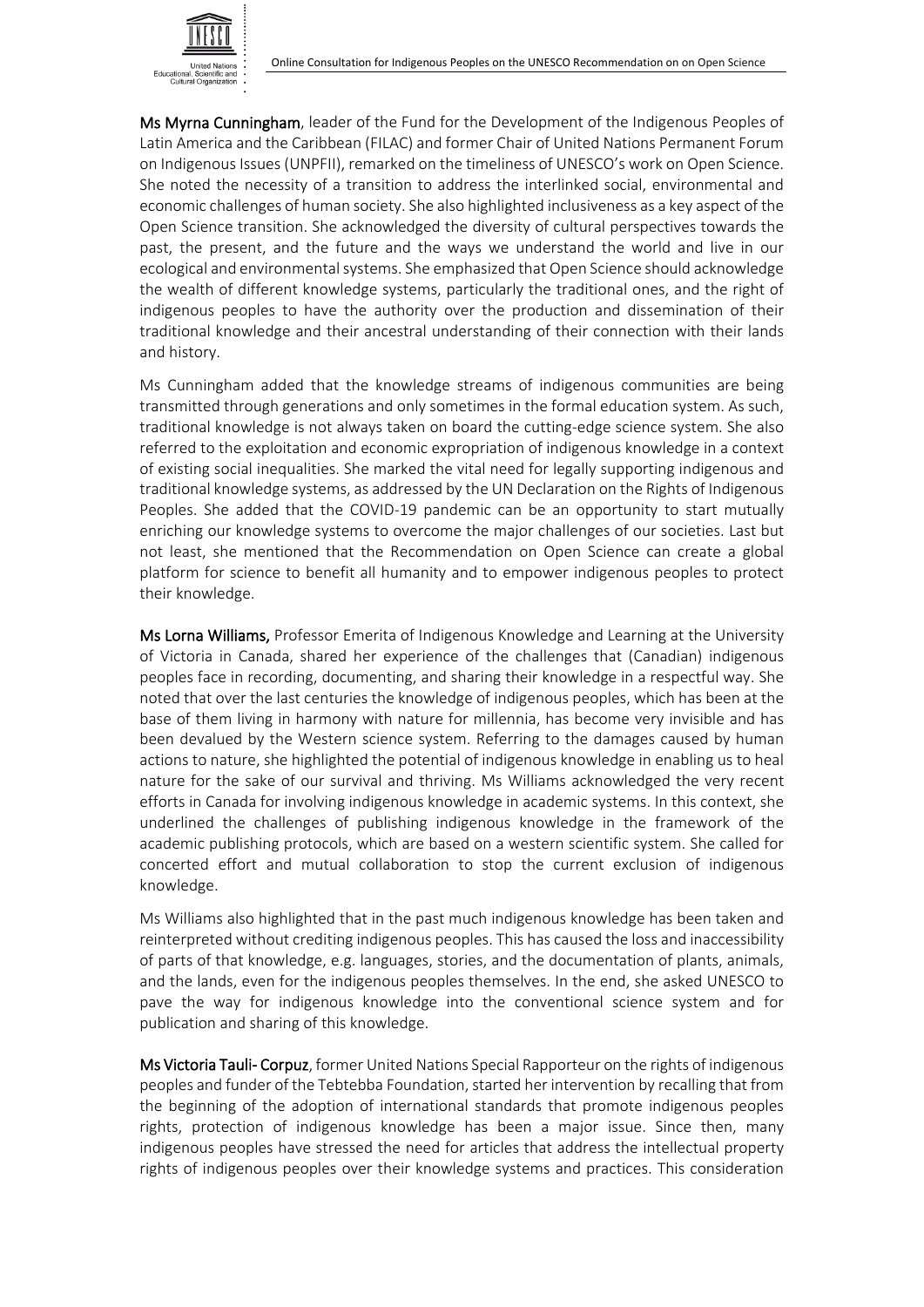

has been included in the work of the Convention on Biological Diversity (CBD), Intergovernmental Platform on Biodiversity and Ecosystems Services (IPBES) and the UN Framework Convention on Climate Change (UNFCCC). She therefore applauded the human rights-based approach of the first draft of the Recommendation, which must be central for development of Open Science. She emphasized that indigenous knowledge is embedded in a long-term relationship with nature. Therefore, the right of the indigenous people to the lands, territories and resources, which are crucial for their survival, should be always acknowledged. She emphasized the role of indigenous women, in holding and transmitting knowledge and she highlighted the need for a more systematic transmission of indigenous knowledge to prevent its loss.

Ms Tauli- Corpuz asked for intercultural dialogues and joint work on producing knowledge, to fight the systematic discrimination of indigenous knowledge and to decolonize the science system. She added that capacity building for Open Science should include academics, scientists, and decision makers as well as indigenous peoples, to lead to a mutual understanding between the systems. She acknowledged that the core values and guiding principles for Open Science in the draft of the Recommendation are consistent with the values of indigenous peoples and can lead to a positive transition.

At the end of this session Mr Crawhall opened the floor to the participants to share their views and comments regarding Open Science and indigenous knowledge systems.

Mr César Carias, Venezuelan Vice Minister of Education and Ancestral Knowledge of the Ministry of Popular Power for Indigenous Peoples, noted the constitutional recognition and protection of the rights and knowledge of indigenous peoples in Venezuela. He also emphasized the importance of respectful relationships and promoting interculturality between knowledge systems.

Mr Santiago Obispo emphasized the use of the term "indigenous peoples and local communities" during the discussion.

Mr Dario Mejia, member of the UNPFII, urged the collective aspects of access to knowledge, in both the production and property of knowledge, to be better recognized in this Recommendation. He added that there is a need for clarification of the meaning of ''open" in Open Science. By asking the question "open to whom", one must avoid expropriation in the name of global citizenship, which has happened in the past.

Mr Mejia also mentioned that safeguarding the values of ownership and access to science, and ensuring data governance by indigenous people, should be incorporated into this initiative. He added that in his view, a masculine language is dominant in the draft Recommendation, which should be avoided to end the historical exclusion of women in science. He emphasized that the Recommendation should take into consideration the importance of recognizing and strengthening indigenous educational systems.

Mr Freddy Condo, also a member of UNPFII, suggested that the Recommendation should recognize traditional knowledge as science. He criticized the ignorance of the international scientific community regarding the advances made by indigenous people, e.g. in traditional medicine.

Mr Kamilan Soleaga acknowledged the potential of Open Science in systematically promoting the interculturality between the knowledge systems. He also emphasized the need for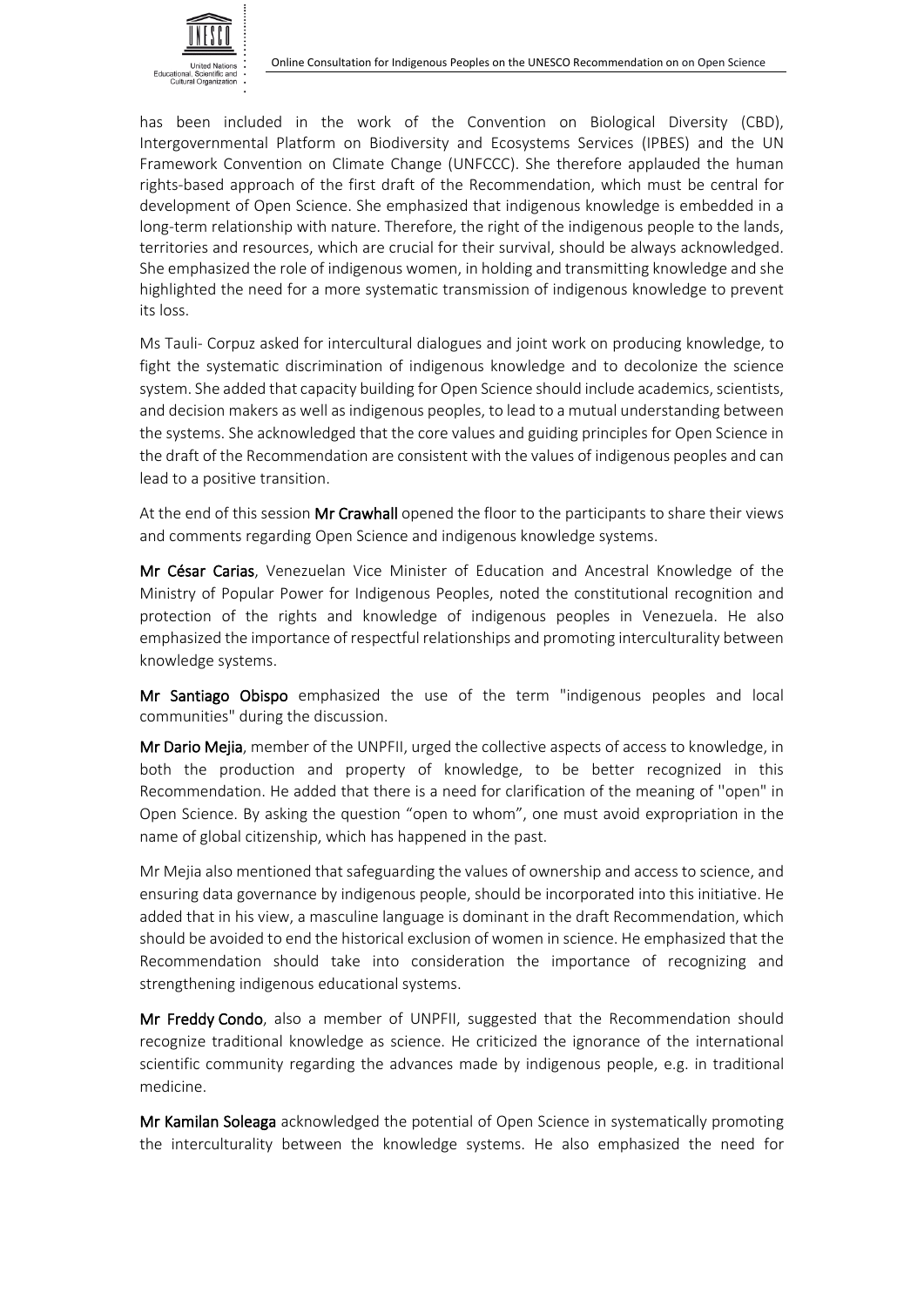promoting the participation of women in science, and encouraging inputs in science from rural areas, in addition to urban areas.

Santiago Anaxiguat Epaj referred to the mistrust by the indigenous community, which is based on the historical background of exclusion and lack of attribution toward indigenous peoples and their knowledge. In a broader sense he referred to the lack of recognition of the rights of indigenous peoples as an obstacle to building trust between indigenous peoples and scientific researchers in the Western science system.

# Panel discussion on good Open Science practices and incentives for collaborations between scientists and indigenous knowledge holders

This session was moderated by Ms Ana Persic, Chief of Section a.i of the SPP Division of Science Policy and Capacity Building, Natural Sciences, at UNESCO.

Stephanie Russo Carroll, Assistant Professor at University of Arizona, chair of the Global Indigenous Data Alliance (GIDA), and Co-lead in drafting the CARE Principles for indigenous data governance, highlighted the right of indigenous peoples and nations to govern the collection, ownership, and application of their data in the framework of human rights. Indigenous data sovereignty leverages laws, policies, and treaties such as the UN Declaration on the Rights of Indigenous Peoples, as well as nation-state recognition of indigenous peoples. She added that indigenous data sovereignty underscores that knowledge belongs to the collective and that the knowledge is fundamental to the identity of indigenous peoples. Ms. Russo Carroll provided an overview of the *[CARE Principles](https://datascience.codata.org/articles/10.5334/dsj-2020-043/)*, namely:

- *Collective benefit*, ensured by the use of data consistent with community values;
- *Authority to control* the data and active involvement of indigenous peoples in the governance of data;
- *Responsibility* of non-indigenous institutions to engage respectfully with indigenous communities and to ensure the use of indigenous data supports the strengthening of indigenous languages, cultures and capacity;
- *Ethics* that should inform the use of data across time and minimize harm, maximize benefits, promote justice, and allow for future use.

She commented that the first draft of the Recommendation does not address indigenous peoples' role beyond consumers of science. It does not mention tools enabling their engagement, effective decision-making and equitable benefit, and it does not refer to the right to self-determination. She suggested that the Recommendation could promote alternative licensing, beyond Creative Commons, and agreement systems that support communities in their engagement with Open Science.

Professor Maggie Walter, University of Tasmania, followed this intervention by emphasizing that in the context of Open Science, indigenous peoples should be recognized not as only as consumers but also as rightsholders and decision makers.

Mr Rajesh Tandon, UNESCO Co-Chair in Community Based Research and Social Responsibility in Higher Education, and Founder-President of Participatory Research in Asia, compared conventional science with indigenous knowledge. He explained that conventional science has evolved following the instrumental rationality for the benefit of (a part of) humanity, whereas indigenous knowledge is based on treating all creatures equally, including human beings and nature. He then emphasized the need for practical steps that incentivize the integration of indigenous knowledge in the dominant knowledge system, allowing the same problems to be addressed by both systems. He then described a few such steps: 1) Exposing science students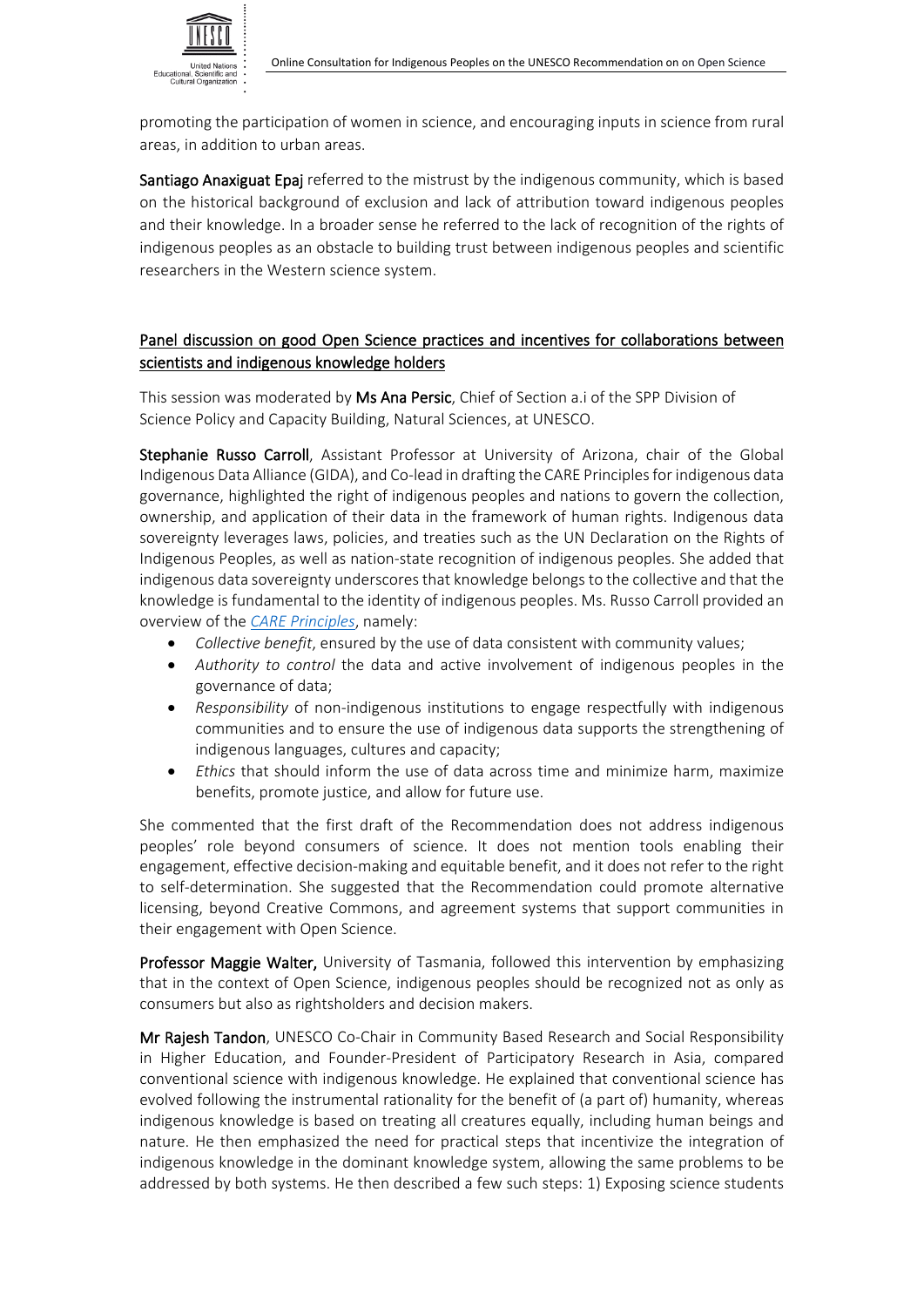to indigenous knowledge, and its impact on the daily life of humans; 2) Taking into account ethical protocols developed by indigenous peoples and adopted by the scientific institutes; 3) Support and allocation of research grants for the translation of indigenous languages, as carriers of the knowledge, to facilitate the transfer of this knowledge to other systems.

Ms Lucy Mulenkei, member of the International Indigenous Forum on Biodiversity, referred to the challenge of holding and transferring indigenous knowledge with recognition and respect and assuring the benefit of knowledge holders. She noted that the draft Recommendation is in line with other international instruments such as the Convention of Biological Diversity and Nagoya Protocol, in acknowledging the role and knowledge of indigenous peoples. She also noted that customary laws and traditional institutions among indigenous peoples should be taken into account in identifying the providers and beneficiaries of knowledge. She emphasized the assurance of outreach and inclusion of knowledge holders in remote areas, by providing them access to technology.

Ms Mulenki commented that recognition of the process of obtaining indigenous knowledge should be highlighted in the Recommendation. She also underlined that the modality of respectful documentation of indigenous knowledge and ensuring the fair distribution of its benefits needs to be addressed to overcome the mistrust and fear rooted in the historical experiences of traditional knowledge holders. In this context she referred to the potential of Knowledge centres (the Network of the Centres of Distinction on Indigenous and Local Knowledge), founded by indigenous communities and working with the Intergovernmental Platform on Biodiversity and Ecosystems Services [\(IPBES\)](https://www.ipbes.net/) in providing solutions. Ms. Mulenkei also noted that capacity building on indigenous issues should not only be provided for indigenous peoples but also for policymakers and the private sector. She emphasized the essential role and position of youth and women in this context.

Following the interventions of speakers, Ms Ana Persic highlighted that Open Science does not enforce the opening of data under any conditions and for any purpose. She added that UNESCO aims to elaborate the Recommendation on Open Science based on common values, to build trust and promote just collaborations between knowledge holders and systems to create solutions that are beneficial to all. She then opened the floor to other participants to share their points of view on Open Science, its challenges, and next steps in relation to indigenous knowledge.

Ms Silvina [last name unknown] warned for caution in making indigenous knowledge 'open', and underlined the responsibility of indigenous people to protect their knowledge, and their right to decide "with whom" and "what" should be shared. Pointing out the failure of uneven social and scientific development in the past, which has been based on capitalist values, she emphasized the need for change. She added that for a constructive change, recognition of the unity of human society besides acknowledging the historical background of Indigenous issues is crucial. She also emphasized the role of women in creating, bearing, and transferring indigenous knowledge.

Ms Sergio Aradix, added that guarantees for safeguarding indigenous cultures and maintaining the authority and monitoring over indigenous knowledge should be put in place, and that opening the knowledge should be the choice of knowledge holders.

Ms Antonella Santos highlighted the question of "open to whom" in the context of Open Science. She also expressed her concerns about sharing of knowledge out of its context, e.g. when shared online.

At the end of this session, Ms Ana Persic added that Open Science has emerged from the scientific community, opposing the restriction of access to the scientific knowledge in this